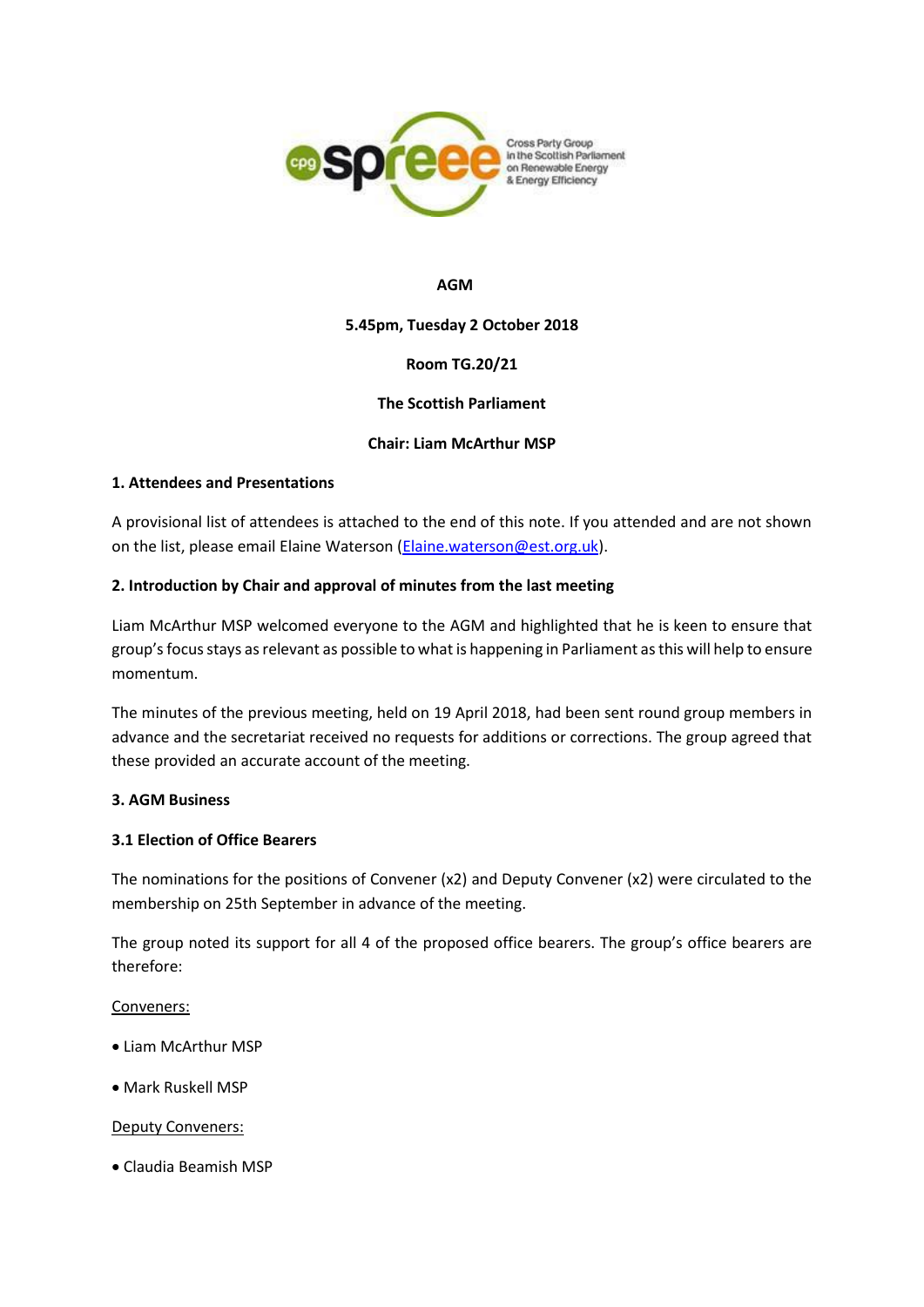## • Alexander Burnett MSP

The nominations for the 2 secretary posts were also circulated in advance of the meeting. No one else was nominated. The group noted its support for appointing the existing secretaries. The group's secretaries are therefore:

- Peter Spiers, Scottish Renewables Secretary (Renewable Energy) and Treasurer
- Elaine Waterson, Energy Saving Trust Secretary (Energy Efficiency)

Liam McArthur MSP noted the group's appreciation of the work that the Energy Saving Trust and Scottish Renewables do to support the group.

# **3.2 Approval of Annual Return**

Liam McArthur MSP asked if there were any corrections to the Annual Return which was emailed to group members in advance and sets out the group's activities over the previous year and the financial benefits received by the group from the Energy Saving Trust and Scottish Renewables. There were no suggestions or corrections. The group therefore agreed that the Annual Return could be submitted.

# **4. Discussion of future work programme (for 2018/19)**

Liam McArthur MSP noted that three suggestions for meeting topics had been received in advance of the AGM. These were as follows:

- Scotland's offshore wind supply chain
- Biomass and district heating
- Design and manufacture of near zero energy retrofit packages

Liam McArthur MSP went on to ask for comments on these suggestions and for any additional suggestions that members of the group might have.

Support was received for all three suggestions. It was noted that it might make sense to widen any district heating discussion to cover district heating more generally as opposed to a narrower focus solely on biomass.

A number of additional suggestions were provided as set out below:

- Energy Storage both electricity and heat. This could include consideration of the contribution storage could make to the reduction of fuel poverty and to grid balancing.
- Grid connection/capacity constraints
- Smart meters and issues associated with switching suppliers
- Publicly owned energy company. This could be part of a wider meeting about alternative 'empowering' ownership models.
- Job/training issues associated with the shift to a lower carbon society ('Just transition')
- Carbon capture utilisation and storage
- Hydrogen economy
- Fuel Poverty Bill
- Climate Change Bill
- Implications of the closure of the Feed-in Tariff Scheme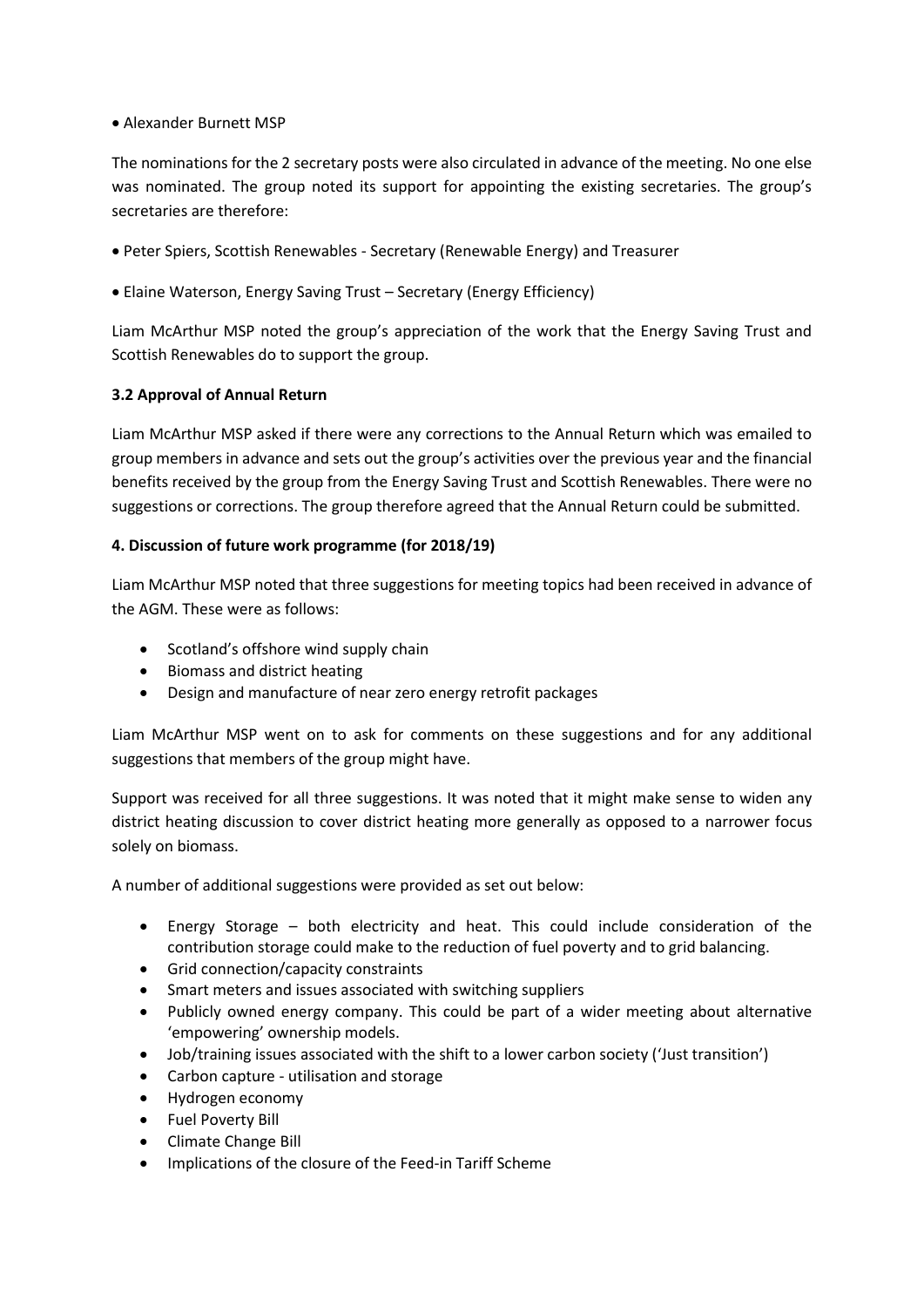It was agreed that the Climate Change Bill may be too wide a topic for a meeting of this group. However, the possibility of whether presentations given at each meeting of the group could include a slide or two outlining their relevance to both the Climate Change Bill and the Fuel Poverty Bill was raised.

There was then a short (but lively!) discussion about the merits of retrofitting district heating schemes vs. the merits of installing energy efficiency. It was agreed that it might make sense to frame any future meeting on either district heating or energy efficiency in this context so this debate could be continued.

The group agreed that the topic covered at its next meeting  $(18<sup>th</sup>$  December 2018) should be the offshore wind supply chain. This could include presentations from some of the new players in this sector as well as presentations from those who are able to 'set the scene' and provide an overview of the sector and associated issues (e.g. the Scottish Offshore Wind Supply Chain Forum). The group also agreed that fuel poverty/the Fuel Poverty Bill should be the focus of the following meeting  $(5<sup>th</sup>$ February 2018). However, the group's work programme will be reviewed at each meeting to ensure that the group's plans for subsequent meetings take account of developments that have happened in the intervening period.

# **5. Dates of future meetings**

Liam McArthur MSP noted that future meetings will be held on the following dates:

- $\bullet$  18<sup>th</sup> December 2018
- 5<sup>th</sup> February 2019
- $\bullet$  16<sup>th</sup> April 2019
- $\bullet$  11<sup>th</sup> June 2019

# **6. AOB**

Liam McArthur MSP highlighted that the group will continue with the new meeting day/time of Tuesday evening for the time being and noted that he is happy to review this in due course. He went on to remind the group that they should ensure that they are familiar with the provisions of the Lobbying (Scotland) Act.

# **7. Attendees**

#### **Members**

| Claudia   | <b>Beamish MSP</b> |
|-----------|--------------------|
| John      | <b>Birchmore</b>   |
| Alexander | <b>Burnett MSP</b> |
| John      | Conway             |
| Linda     | Fabiani MSP        |
| Bronagh   | Finnegan           |
| Paul      | Gill               |
| Hugh      | Levins             |
| Lewis     | Macdonald MSP      |